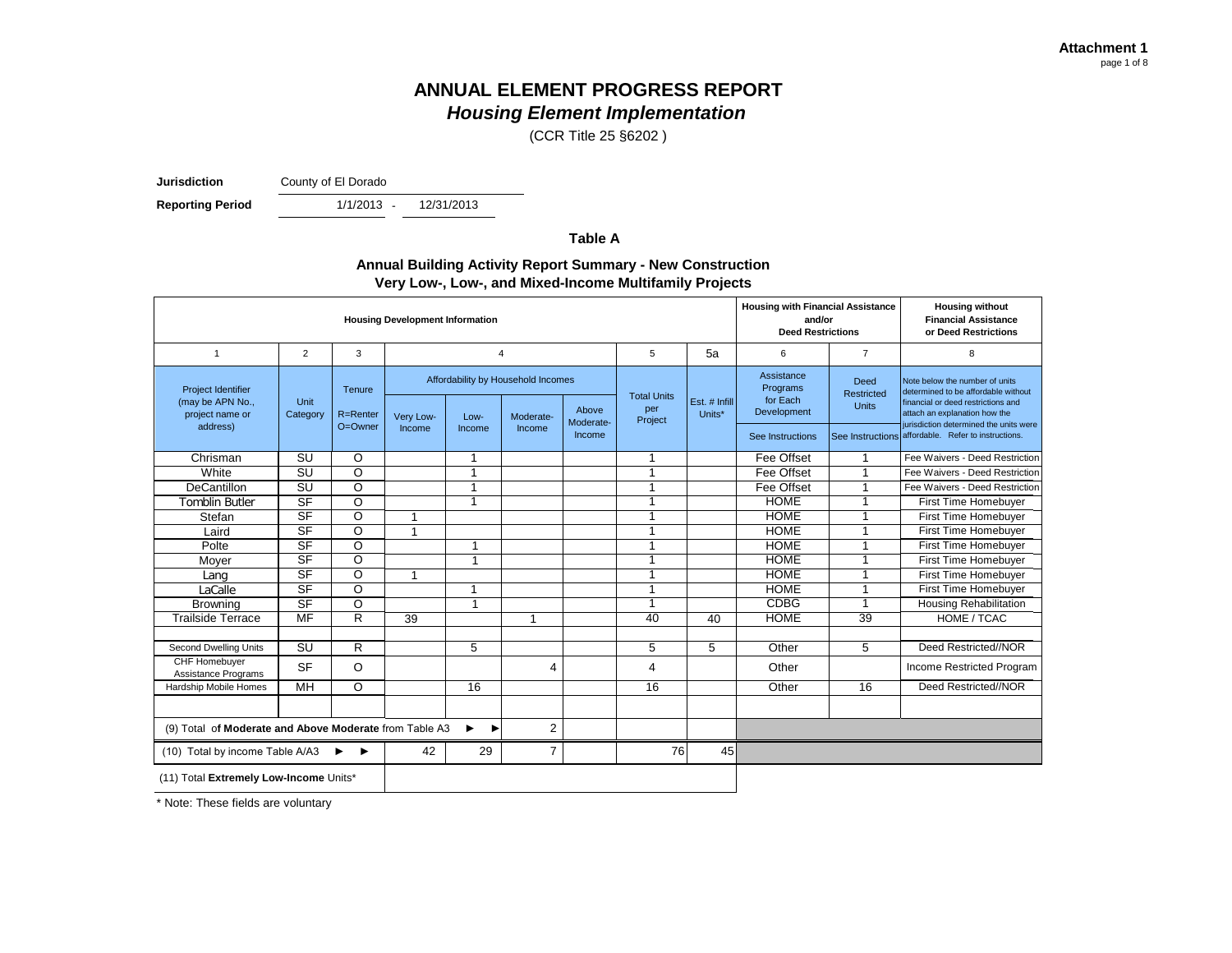(CCR Title 25 §6202 )

**Jurisdiction** County of El Dorado

 $1/1/2013 -$ **Reporting Period** 1/1/2013 - 12/31/2013

### **Table A2 Annual Building Activity Report Summary - Units Rehabilitated, Preserved and Acquired pursuant to GC Section 65583.1(c)(1)**

Please note: Units may only be credited to the table below when a jurisdiction has included a program it its housing element to rehabilitate, preserve or acquire units to accommodate a portion of its RHNA which meet the specific criteria as outlined in GC Section 65583.1(c)(1)

|                                   |                              |                     | Affordability by Household Incomes |                              |                                                                                                                                    |  |  |
|-----------------------------------|------------------------------|---------------------|------------------------------------|------------------------------|------------------------------------------------------------------------------------------------------------------------------------|--|--|
| <b>Activity Type</b>              | Extremely<br>Low-<br>Income* | Very Low-<br>Income | Low-<br><b>Income</b>              | <b>TOTAL</b><br><b>UNITS</b> | (4) The Description should adequately document how each unit complies with<br>subsection (c)(7) of Government Code Section 65583.1 |  |  |
| (1) Rehabilitation Activity       |                              |                     |                                    | 0                            | 20 year affordability                                                                                                              |  |  |
| (2) Preservation of Units At-Risk |                              |                     |                                    | 0                            | 55 year affordability - Multifamily                                                                                                |  |  |
| (3) Acquisition of Units          |                              |                     |                                    | $\Omega$                     | 40 year affordability                                                                                                              |  |  |
| (5) Total Units by Income         | $\Omega$                     | 0                   | O                                  | 0                            |                                                                                                                                    |  |  |

\* Note: This field is voluntary

**Table A3 Annual building Activity Report Summary for Above Moderate-Income Units (not including those units reported on Table A)**

|                                                     | 1.<br><b>Single Family</b> | 2.<br>- 4 Units | 3.<br>5+ Units | 4.<br><b>Second Unit</b> | 5.<br><b>Mobile Homes</b> | 6.<br><b>Total</b> | Number of<br>infill units*                            |
|-----------------------------------------------------|----------------------------|-----------------|----------------|--------------------------|---------------------------|--------------------|-------------------------------------------------------|
| No. of Units Permitted for<br>Moderate              |                            |                 |                |                          | $\mathbf{2}$              | 2                  | <b>County does</b><br>not meet<br>Urban<br>definition |
| No. of Units Permitted for<br><b>Above Moderate</b> | 685                        |                 |                |                          | $\Omega$                  | 685                |                                                       |

\* Note: This field is voluntary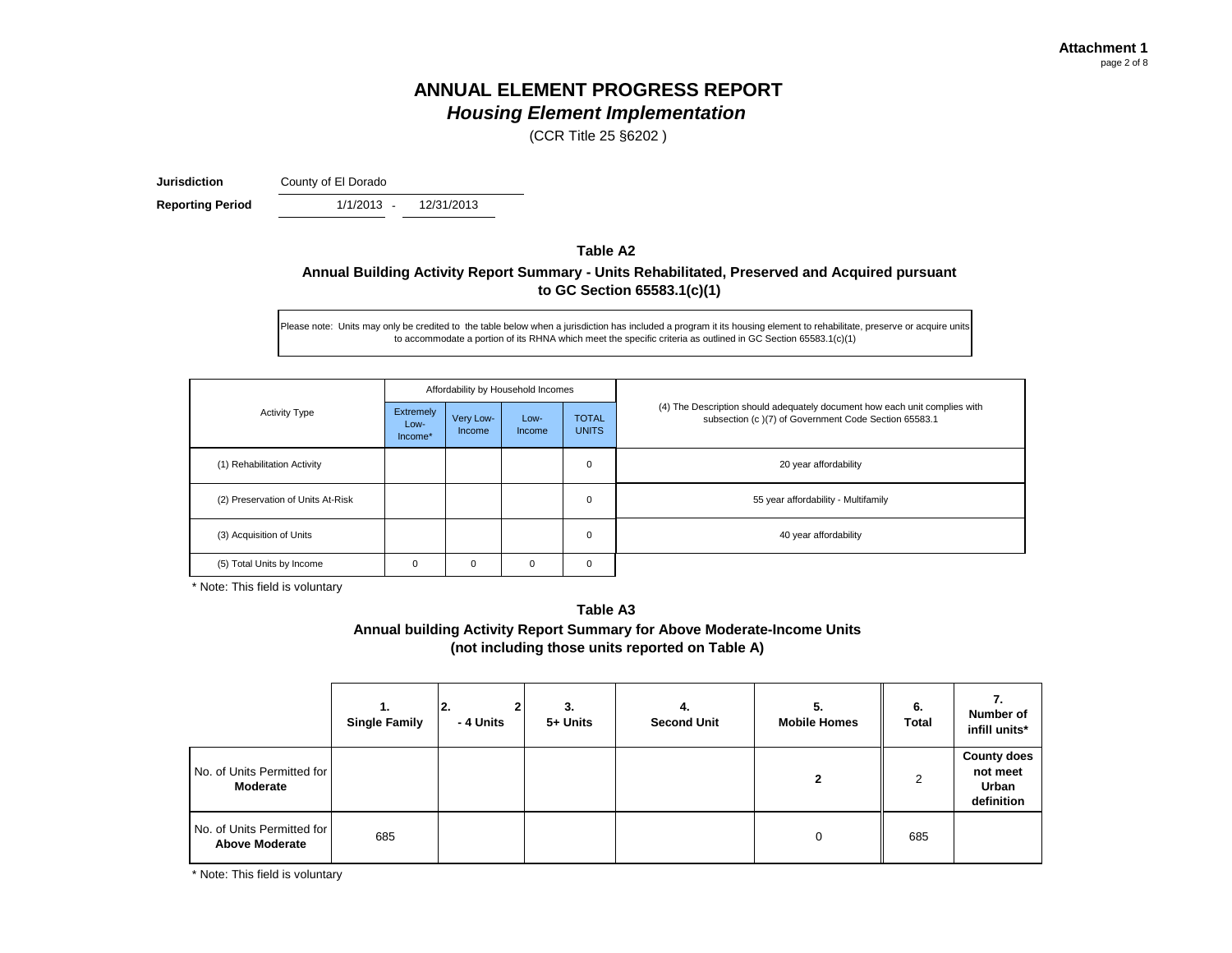(CCR Title 25 §6202 )

**Jurisdiction** County of El Dorado

 $1/1/2013 -$ **Reporting Period** 1/1/2013 - 12/31/2013

**Table B**

#### **Regional Housing Needs Allocation Progress**

**Permitted Units Issued by Affordability**

| Enter Calendar Year starting with the first year of<br>the RHNA allocation period. See Example.                                                                                                                                                                                  |                        |                                              | 2006-07 | 2008                   | 2009           | 2010           | 2011      | 2012      | 2013                   | <b>Total Units</b> | Total                  |                                   |
|----------------------------------------------------------------------------------------------------------------------------------------------------------------------------------------------------------------------------------------------------------------------------------|------------------------|----------------------------------------------|---------|------------------------|----------------|----------------|-----------|-----------|------------------------|--------------------|------------------------|-----------------------------------|
| <b>Income Level</b>                                                                                                                                                                                                                                                              |                        | <b>RHNA</b><br>Allocation by<br>Income Level | Year    | Year<br>$\overline{2}$ | Year<br>3      | Year<br>4      | Year<br>5 | Year<br>6 | Year<br>$\overline{7}$ | Year<br>8          | to Date<br>(all years) | Remaining RHNA<br>by Income Level |
|                                                                                                                                                                                                                                                                                  | Deed<br>Restricted     | 2,413                                        |         | 103                    |                | 39             | 9         |           | 5                      | 12                 | 169                    |                                   |
| Very Low                                                                                                                                                                                                                                                                         | Non-deed<br>restricted |                                              |         |                        |                |                |           |           |                        |                    | $\overline{1}$         | 2,243                             |
|                                                                                                                                                                                                                                                                                  | Deed<br>Restricted     | 1,596                                        |         |                        | $\overline{2}$ | 21             | 32        | 26        | 103                    | 60                 | 244                    | 1,347                             |
| Low                                                                                                                                                                                                                                                                              | Non-deed<br>restricted |                                              |         |                        |                |                |           |           | 5                      |                    | 5                      |                                   |
|                                                                                                                                                                                                                                                                                  | Deed<br>Restricted     |                                              |         | 2                      |                |                | 2         | 36        |                        |                    | 41                     |                                   |
| Moderate                                                                                                                                                                                                                                                                         | Non-deed<br>restricted | 1,512                                        |         |                        |                | $\overline{1}$ |           |           | $\overline{2}$         | $\overline{2}$     | 5                      | 1,466                             |
| Above Moderate                                                                                                                                                                                                                                                                   |                        | 2,523                                        |         | 1297                   | 351            | 178            | 126       | 117       | 124                    | 685                | 2,878                  | $-355$                            |
| Total RHNA by COG.<br>8,044<br>Enter allocation number:<br><b>Total Units</b><br>$\blacktriangleright\hspace{0.25cm}\blacktriangleright\hspace{0.25cm}\blacktriangleright\hspace{0.25cm}\blacktriangleright\hspace{0.25cm}\blacktriangleright\hspace{0.25cm}\blacktriangleright$ |                        |                                              |         | 1,402                  | 355            | 239            | 169       | 180       | 239                    | 759                | 3,343                  |                                   |
|                                                                                                                                                                                                                                                                                  |                        |                                              |         |                        |                |                |           |           |                        |                    |                        | 4,701                             |
| Remaining Need for RHNA Period<br>$\blacktriangleright$<br>$\rightarrow$<br>$\ddot{\phantom{1}}$<br>▶<br>►                                                                                                                                                                       |                        |                                              |         |                        |                |                |           |           |                        |                    |                        |                                   |

Note: units serving extremely low-income households are included in the very low-income permitted units totals.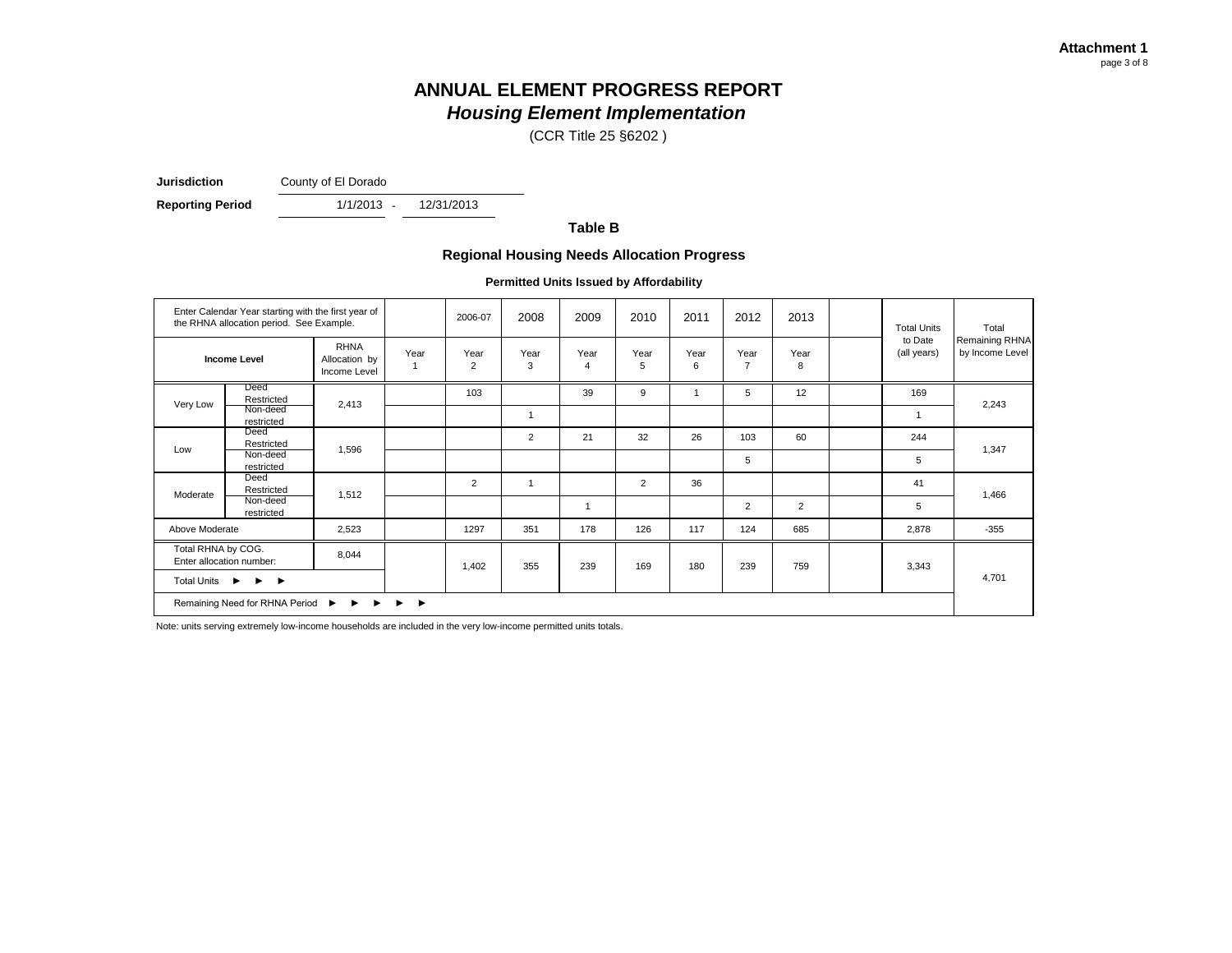(CCR Title 25 §6202 )

**Jurisdiction** County of El Dorado

 $1/1/2013 -$ **Reporting Period** 1/1/2013 - 12/31/2013

#### **Table C**

#### **Program Implementation Status**

| <b>Program Description</b><br>(By Housing Element Program Names) |                                                                              | Housing Programs Progress Report - Government Code Section 65583.<br>Describe progress of all programs including local efforts to remove governmental constraints to the maintenance,<br>improvement, and development of housing as identified in the housing element. |                             |                                                                                                                                                                                                                                                                                                                                                                                        |  |  |  |  |
|------------------------------------------------------------------|------------------------------------------------------------------------------|------------------------------------------------------------------------------------------------------------------------------------------------------------------------------------------------------------------------------------------------------------------------|-----------------------------|----------------------------------------------------------------------------------------------------------------------------------------------------------------------------------------------------------------------------------------------------------------------------------------------------------------------------------------------------------------------------------------|--|--|--|--|
|                                                                  | Name of Program                                                              | Objective                                                                                                                                                                                                                                                              | <b>Timeframe</b><br>in H.E. | <b>Status of Program Implementation</b>                                                                                                                                                                                                                                                                                                                                                |  |  |  |  |
|                                                                  | Review land use patterns                                                     | Identify areas for future housing                                                                                                                                                                                                                                      | Ongoing                     | Completed and ongoing. Carried forward as Measure<br>in 2013-2021 Housing Element Update.                                                                                                                                                                                                                                                                                              |  |  |  |  |
| $\overline{2}$                                                   | Review adequate sites for affordable<br>Housing                              | Identify areas for future affordable housing<br>without need to fund major infrastructure                                                                                                                                                                              | One Year                    | Completed and ongoing. Carried forward as Measure<br>in 2013-2021 Housing Element Update.                                                                                                                                                                                                                                                                                              |  |  |  |  |
| 3                                                                | Review and update Capital<br>Improvement Program                             | Revised facility plans; extension of<br>services to underserved areas of the<br>County                                                                                                                                                                                 | Annually                    | Completed and ongoing. Reviewed annually with<br>update of Capital Improvement Program. Carried<br>forward as Measure in 2013-2021 Housing Element<br>Update.                                                                                                                                                                                                                          |  |  |  |  |
| $\overline{4}$                                                   | Develop incentive based policy for<br>affordable housing development         | Provide incentives to encourage<br>development of affordable housing                                                                                                                                                                                                   | <b>Two Years</b>            | Completed and ongoing. Carried forward as Measure<br>in 2013-2021 Housing Element Update.                                                                                                                                                                                                                                                                                              |  |  |  |  |
| 5                                                                | Track and record second dwelling units<br>and hardship mobile homes          | Ensure opportunities to access affordable<br>housing                                                                                                                                                                                                                   | One Year                    | Completed and ongoing. Carried forward as Measure<br>in 2013-2021 Housing Element Update.                                                                                                                                                                                                                                                                                              |  |  |  |  |
| 6                                                                | Amend Zoning Ordinance and Design<br>and Improvement Standards Manual        | Provide more flexibility for affordable<br>housing                                                                                                                                                                                                                     | One Year                    | In Progress. Carried forward as Measure in 2013-2021<br>Housing Element Update. County has undertaken a<br>Comprehensive Zoning Ordinance Update to address<br>greater flexibility as incentives for the development of<br>housing affordable to very-low to moderate income<br>households.                                                                                            |  |  |  |  |
|                                                                  | Adopt Density Bonus Ordinance for<br>Affordable Housing                      | Promote benefits of program to<br>development community                                                                                                                                                                                                                | One Year                    | Completed March 2009                                                                                                                                                                                                                                                                                                                                                                   |  |  |  |  |
| 8                                                                | Work with Tahoe Regional Planning<br>Agency (TRPA) on Tahoe Regional<br>Plan | Facilitate the construction of more<br>affordable and workforce housing                                                                                                                                                                                                | Ongoing                     | MOU adopted and County is working to work<br>cooperatively with TRPA and the Meyers Community<br>Advisory Counsel (MCAC), formerly known as the<br>Meyers Roundtable. Carried forward as Measure in<br>2013-2021 Housing Element Update.                                                                                                                                               |  |  |  |  |
| 9                                                                | Establish a Housing Trust Fund                                               | Establish flexible, locally controlled source<br>of funds dedicated to meeting local<br>affordable housing needs for low income<br>households                                                                                                                          | Two Years                   | The County administers a dedicated Predevelopment<br>revolving loan fund for affordable projects with Board<br>approval and also administers a CalHFA Housing<br>Enabled by Local Partnerships (HELP) revolving loan<br>program to assist in the acquisition and construction<br>of affordable housing development. Carried forward<br>as Measure in 2013-2021 Housing Element Update. |  |  |  |  |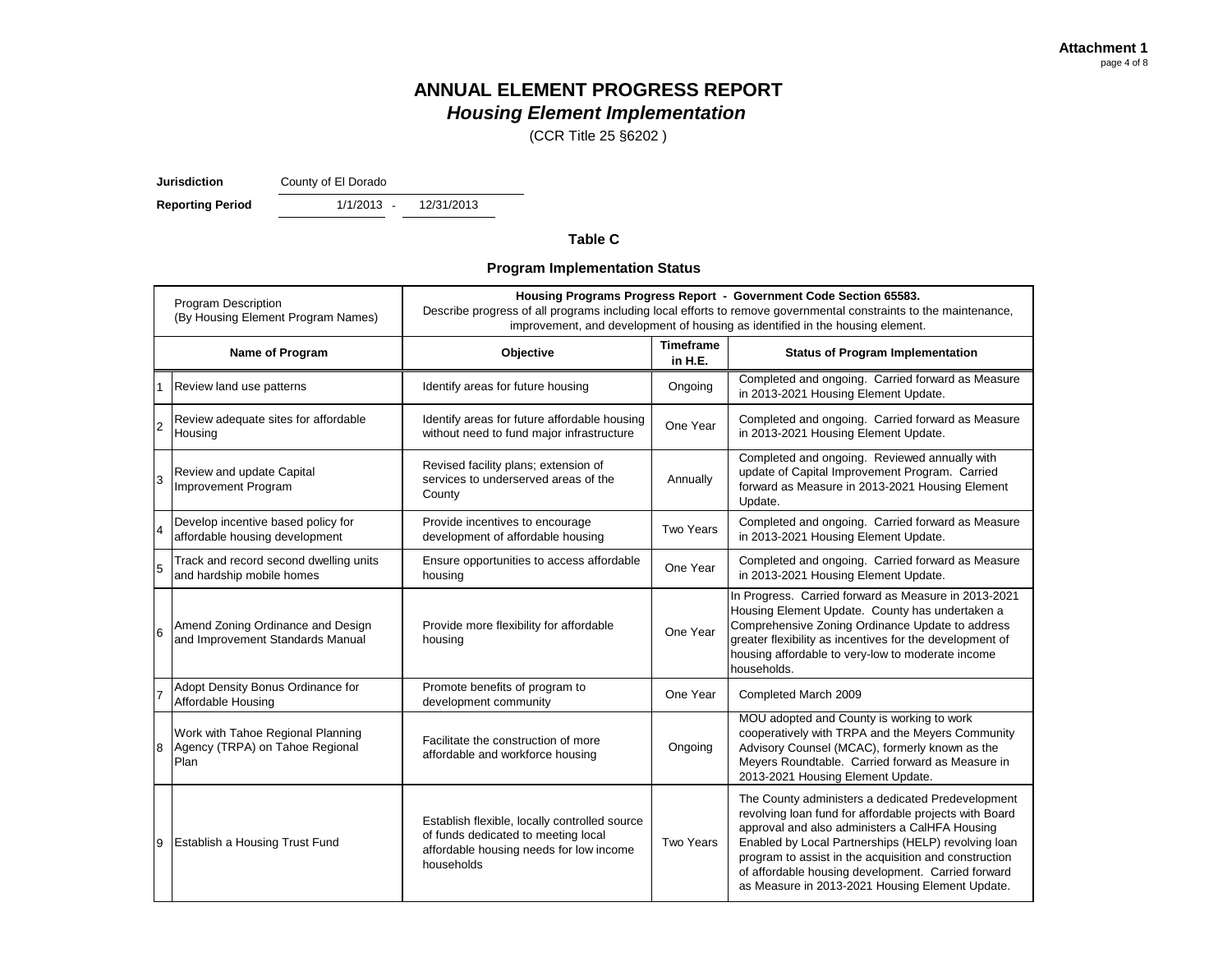(CCR Title 25 §6202 )

| <b>Jurisdiction</b> |                                                                     | County of El Dorado |                                                                                                                                                                    |                    |                                                                                                                                                                                                                                                                                     |
|---------------------|---------------------------------------------------------------------|---------------------|--------------------------------------------------------------------------------------------------------------------------------------------------------------------|--------------------|-------------------------------------------------------------------------------------------------------------------------------------------------------------------------------------------------------------------------------------------------------------------------------------|
|                     | <b>Reporting Period</b>                                             | $1/1/2013 -$        | 12/31/2013                                                                                                                                                         |                    |                                                                                                                                                                                                                                                                                     |
|                     | Review residential development<br>10 processing procedures annually |                     | Identify additional opportunities to further<br>streamline the procedures for affordable<br>housing projects while maintaining<br>adequate levels of public review | One Year           | Board-appointed Advisory Committee has established<br>a Regulatory Reform Team who meet weekly and<br>report to the Board of Supervisors with<br>recommendations to reduce constraints to affordable<br>housing. Carried forward as Measure in 2013-2021<br>Housing Element Update. |
|                     | 11 Adopt infill ordinance                                           |                     | Assist developers with incentives to<br>addressing barriers to infill development                                                                                  | Two Years          | In progress. Carried forward as Measure in 2013-2021<br>Housing Element Update.                                                                                                                                                                                                     |
|                     | 12 Investigate land banking                                         |                     | Land banking as method to provide sites<br>for affordable housing                                                                                                  | <b>Two Years</b>   | In progress. Carried forward as Measure in 2013-2021<br>Housing Element Update.                                                                                                                                                                                                     |
|                     | Support a legislative platform for<br>affordable housing            |                     | To facilitate the development of affordable<br>housing, especially in the Tahoe Basin                                                                              | Ongoing            | In progress. Carried forward as Measure in 2013-2021<br>Housing Element Update.                                                                                                                                                                                                     |
|                     | 14 Interdepartmental working group                                  |                     | Ensure cooperation between departments,<br>CAO and Board of Supervisors in the<br>implementation of Housing Element                                                | Ongoing            | Completed and ongoing. Carried forward as Measure<br>in 2013-2021 Housing Element Update.                                                                                                                                                                                           |
|                     | 15 Track workforce housing                                          |                     | Track the approval and status of employee<br>housing, including farm worker housing                                                                                | <b>Three Years</b> | Program to track workforce housing in place.<br>Developing method to study agricultural worker<br>housing needs. Carried forward as Measure in 2013-<br>2021 Housing Element Update.                                                                                                |
| 16                  | Amend the Planned Development<br>combining zone district            |                     | Provide adequate developer incentives to<br>encourage inclusion of affordable housing                                                                              | One Year           | Included in Comprehensive Zoning Ordinance Update<br>scheduled for adoption in 2013.                                                                                                                                                                                                |
|                     | IT Implement First Time Homebuyer<br>program                        |                     | Continue to apply for funding in support of<br>a first-time homebuyers program                                                                                     | Ongoing            | Completed and ongoing. Carried forward as Measure<br>in 2013-2021 Housing Element Update.                                                                                                                                                                                           |
| 18                  | Implement Housing Rehabilitation<br>program through CDBG            |                     | Apply for funds in support of housing rehab<br>and weatherization programs for low<br>income households                                                            | Ongoing            | Completed and ongoing. Carried forward as Measure<br>in 2013-2021 Housing Element Update.                                                                                                                                                                                           |
|                     | 19 Housing Choice Voucher Program                                   |                     | Continue to administer HCV program<br>(Section 8)                                                                                                                  | Ongoing            | Ongoing. Carried forward as Measure in 2013-2021<br>Housing Element Update.                                                                                                                                                                                                         |
|                     | 20 Adopt Mobile Home Park Conversion<br> 20   ordinance             |                     | Adopt measures to encourage retention of<br>mobile home and manufactured home<br>housing, aid in relocation and provide<br>compensation to owners and residents    | <b>Two Years</b>   | Draft policy complete and under review. Carried<br>forward as Measure in 2013-2021 Housing Element<br>Update.                                                                                                                                                                       |
|                     | 21 Continue Code Enforcement efforts                                |                     | Work with property owners to preserve the<br>existing housing stock                                                                                                | Ongoing            | Completed and ongoing. Carried forward as Measure<br>in 2013-2021 Housing Element Update.                                                                                                                                                                                           |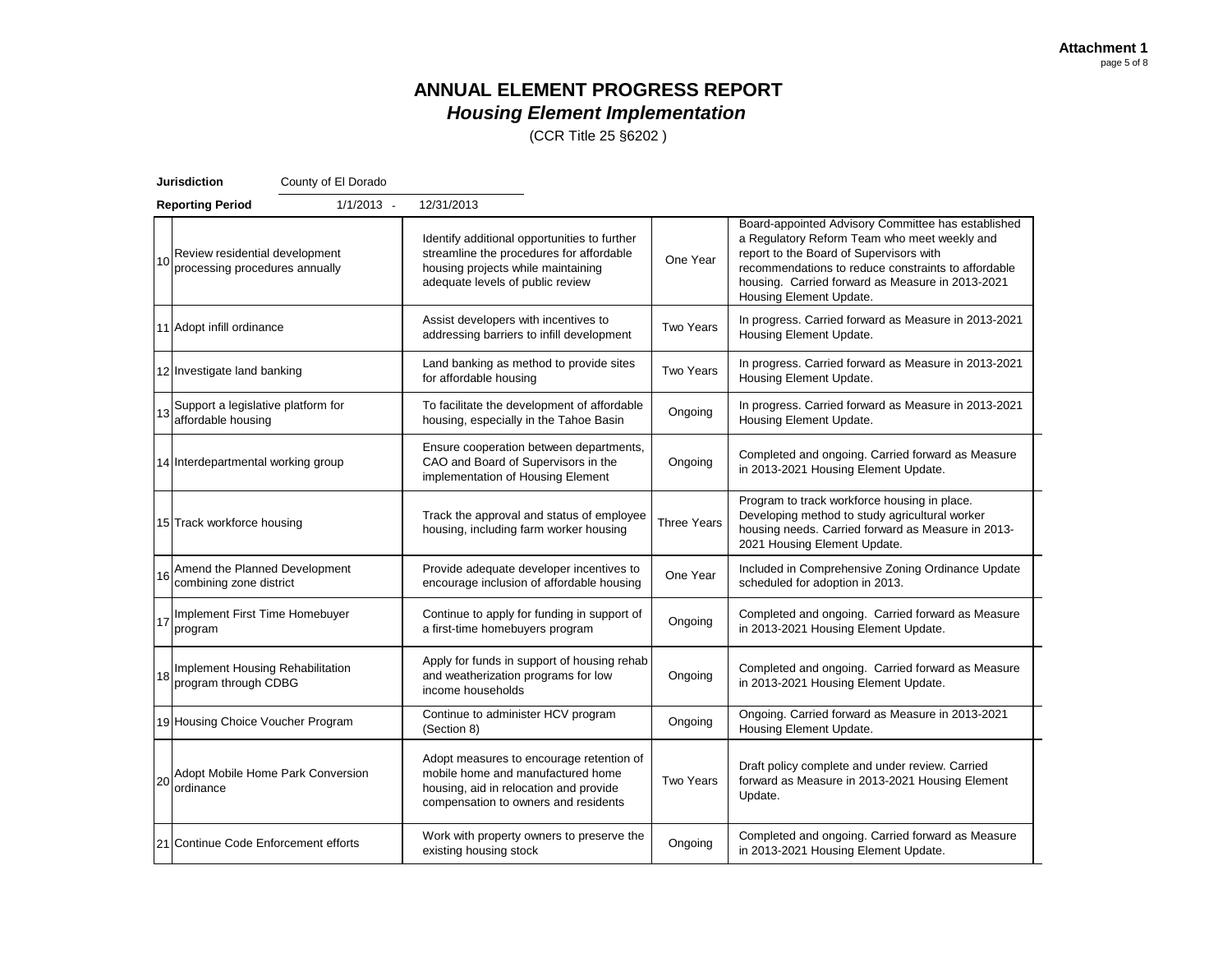(CCR Title 25 §6202 )

| <b>Jurisdiction</b> |                                                                                                             | County of El Dorado                                                                 |                                                                                                                                                                                                                                                                                                                    |                    |                                                                                                                                                                                                                                                                                                                |
|---------------------|-------------------------------------------------------------------------------------------------------------|-------------------------------------------------------------------------------------|--------------------------------------------------------------------------------------------------------------------------------------------------------------------------------------------------------------------------------------------------------------------------------------------------------------------|--------------------|----------------------------------------------------------------------------------------------------------------------------------------------------------------------------------------------------------------------------------------------------------------------------------------------------------------|
|                     | <b>Reporting Period</b>                                                                                     | $1/1/2013 -$                                                                        | 12/31/2013                                                                                                                                                                                                                                                                                                         |                    |                                                                                                                                                                                                                                                                                                                |
|                     | 22 Update list of subsidized dwellings                                                                      |                                                                                     | Track units subsidized by government<br>funding or affordable housing developed<br>through local regulations or incentives by<br>income category as identified in the<br>regional housing allocation                                                                                                               | Annually           | Completed and ongoing. Carried forward as Measure<br>in 2013-2021 Housing Element Update.                                                                                                                                                                                                                      |
|                     | 23 provisions that could pose constraints<br>to the development of housing for<br>persons with disabilities | Review the Zoning Ordinance, policies,<br>practices, and building codes to identify | Adopt an ordinance, pursuant to the Fair<br>Housing Amendments Act of 1988, to<br>establish a process for making requests for<br>reasonable accommodations to land use<br>and zoning decisions and procedures<br>regulating the siting, funding, development<br>and use of housing for people with<br>disabilities | <b>Three Years</b> | Included in Comprehensive Zoning Ordinance<br>Update. Carried forward as Measure in 2013-2021<br>Housing Element Update.                                                                                                                                                                                       |
| 24                  | Community education on<br>homelessness                                                                      |                                                                                     | Continue working with community and local<br>organizations to build upon Continuum of<br>Care Strategy and develop 10-year plan to<br>end homelessness                                                                                                                                                             | Ongoing            | Continue to meeting with Continuum of Care (CoC)<br>stakeholders to address long-term homeless and<br>transitional housing needs in the community. Carried<br>forward as Measure in 2013-2021 Housing Element<br>Update.                                                                                       |
| 25                  | Define zoning for emergency shelters,<br>transitional housing, etc. by right                                |                                                                                     | As part of the Zoning Ordinance update,<br>clearly define zone districts within which<br>emergency shelters or transitional housing<br>may be established by right                                                                                                                                                 | One Year           | Completed. County currently considers shelters as<br>Community Care Facilities allowed by right in three of<br>four Commercial zones. SRO housing is currently<br>allowed by right on parcels zoned for residential multi-<br>family (RM). Carried forward as Measure in 2013-<br>2021 Housing Element Update. |
|                     | Improve energy and water use<br>26 efficiency in existing homes and new<br>construction                     |                                                                                     | Support of the Environmental Vision for El<br>Dorado County, Resolution 29-2008 for<br>positive environmental change                                                                                                                                                                                               | One Year           | Energy & Home Weatherization Program ongoing.<br>Carried forward as Measure in 2013-2021 Housing<br>Element Update.                                                                                                                                                                                            |
|                     | 27 Permit Mixed Use Development                                                                             |                                                                                     | Amend Zoning Ordinance to permit mixed<br>use development within Commercial zones<br>by right, subject to standards that<br>encourages compact urban form, access<br>to non-auto transit, and energy efficiency                                                                                                    | One Year           | Phase I approved. Phase II in progress. Carried<br>forward as Measure in 2013-2021 Housing Element<br>Update.                                                                                                                                                                                                  |
|                     | 28 Agricultural employee housing                                                                            |                                                                                     | As part of the Zoning Ordinance update,<br>comply with Health and Safety Code<br>Section 17021.6 and encourage<br>agricultural employee housing                                                                                                                                                                    | One Year           | Completed and additional measures in progress as<br>part of the Comprehensive Zoning Ordinance Update.<br>Carried forward as Measure in 2013-2021 Housing<br>Element Update.                                                                                                                                   |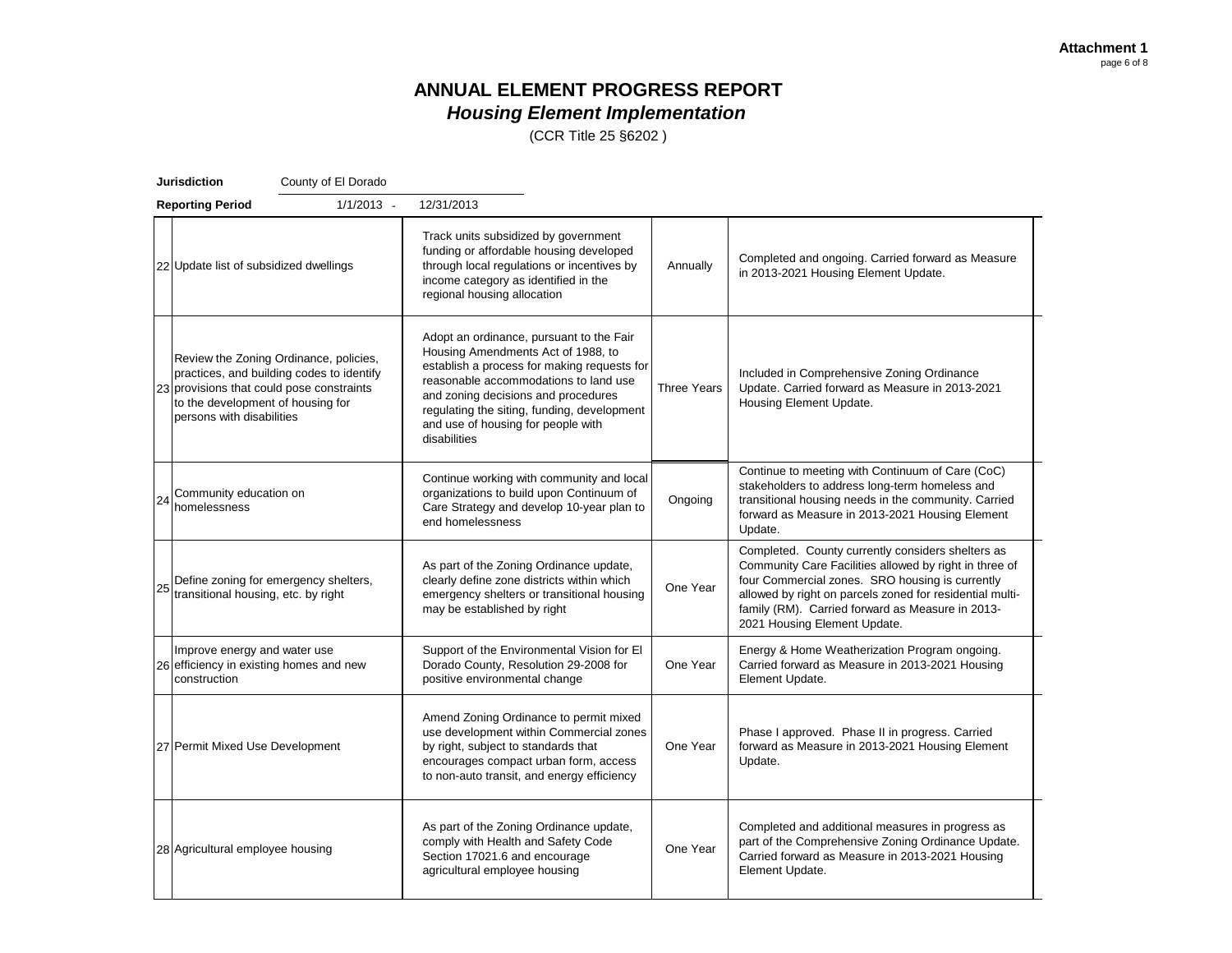(CCR Title 25 §6202 )

| <b>Jurisdiction</b> |                                                                | County of El Dorado                    |                                                                                                                                                                                                                  |           |                                                                                                                                                                                                                                                                                                                                                                                                                                                                   |
|---------------------|----------------------------------------------------------------|----------------------------------------|------------------------------------------------------------------------------------------------------------------------------------------------------------------------------------------------------------------|-----------|-------------------------------------------------------------------------------------------------------------------------------------------------------------------------------------------------------------------------------------------------------------------------------------------------------------------------------------------------------------------------------------------------------------------------------------------------------------------|
|                     | <b>Reporting Period</b>                                        | $1/1/2013 -$                           | 12/31/2013                                                                                                                                                                                                       |           |                                                                                                                                                                                                                                                                                                                                                                                                                                                                   |
|                     |                                                                | 29 Continue Housing Rehab Loan program | Continue to make rehabilitation loans to<br>qualifying very low and low income<br>households                                                                                                                     | Ongoing   | Complete and ongoing. Carried forward as Measure<br>in 2013-2021 Housing Element Update.                                                                                                                                                                                                                                                                                                                                                                          |
| 30                  | Economic analysis for all 50+ unit<br>residential developments |                                        | Ensure that appropriate public services<br>and facilities fees are levied to provide<br>public facilities and services to the project                                                                            | One Year  | Model study for analysis of potential fiscal impacts<br>has been initiated. Evaluation of a funding program<br>for economic analysis of affordable housing projects<br>in progress. Analysis of individual projects is ongoing<br>as needed. Carried forward as Measure in 2013-2021<br>Housing Element Update.                                                                                                                                                   |
|                     | 31 Update TIM Fee Program                                      |                                        | Analyze anticipated lower trip generation<br>and traffic benefits of a variety of housing<br>types                                                                                                               | Annually  | In progress. Continue to offer fee offset program for<br>qualified affordable housing units. Age Restricted<br>Unit incentives approved and effective in April 2012.<br>The Board of Supervisors authorized an update of the<br>County's travel demand model to help guide the<br>County through updating Traffic Impact Mitigation<br>Fees and future land use planning, among other uses.<br>Carried forward as Measure in 2013-2021 Housing<br>Element Update. |
| 32                  | Retain and rehab existing rental<br>housing stock              |                                        | Explore options including a proactive rental<br>inspection enforcement program to<br>address maintenance and Code<br>Enforcement issues related to multifamily<br>and single family rental residences            | Two Years | In progress. CDBG funded exterior housing conditions<br>study completed. Code Enforcement activity is<br>ongoing. Carried forward as Measure in 2013-2021<br>Housing Element Update.                                                                                                                                                                                                                                                                              |
|                     | 33 Fair Housing                                                |                                        | Continue to refer people who suspect<br>discrimination in housing to the appropriate<br>agency or organization for help. Continue<br>to distribute fair housing information as a<br>part of its housing programs | Two Years | Completed and ongoing. Carried forward as Measure<br>in 2013-2021 Housing Element Update.                                                                                                                                                                                                                                                                                                                                                                         |
| 34                  | Work with owners to preserve<br>subsidized housing units       |                                        | Identify funding sources to preserve at-risk<br>units and identify qualified entities who are<br>interested in purchasing government-<br>subsidized multifamily housing projects                                 | Ongoing   | Ongoing. Strategy developed by HUD and USDA<br>Rural Development is in place and administered by<br>County to assist organizations in preserving<br>subsidized housing units. Carried forward as<br>Measure in 2013-2021 Housing Element Update.                                                                                                                                                                                                                  |
|                     | 35 Housing Conditions Study                                    |                                        | Survey of housing conditions to determine<br>the amount of housing in need of<br>rehabilitation or replacement within older,<br>established unincorporated neighborhoods                                         | Two Years | Completed. CDBG funded exterior housing conditions<br>study completed. Code Enforcement activity is<br>ongoing.                                                                                                                                                                                                                                                                                                                                                   |